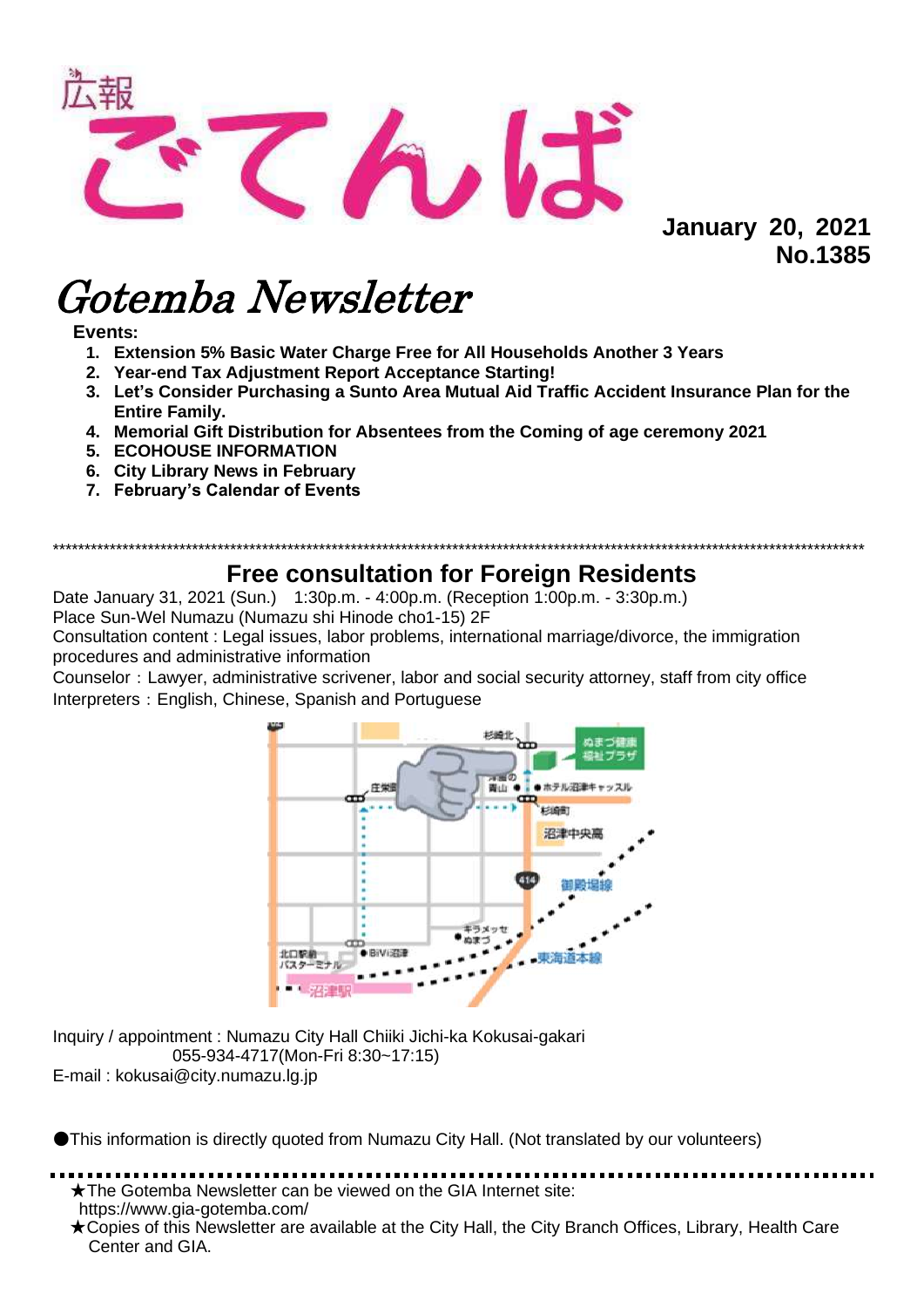## **1. Extension 5% Basic Water Charge Free for All Households Another 3 Years**

Inquiry: Waterworks division at (82)4602 Originally your basic water charge would be 5% off until this February and now this discount will be extended until February in 2024.

Water supply management business, like any other private enterprises known to be independently profitable, must meet all necessary costs for water facility equipment, management and operations by charging their customers for water usage.

Therefore, this water usage discount is only available for a limited time for 2 considerable reasons.

- ① Because of efficient management and facility operations in addition to well-planned facility upgrades and maintenance, we can afford this discount.
- ② We are facing a difficult situation because of the effects of Covid-19 and increased taxes in our economy.
- Discount amounts are described on your water usage statement which you get every 2 months.

Gotemba city's water fee is cheaper than the average rate of other cities in Shizuoka. We try to provide a safe water supply and offer continued improvement of service and efficient management.

Inquire for moving-out, moving-in and related matters: Water charge customer center at (82)4626

#### **2. Year-end Tax Adjustment Report Acceptance Starting!**

(For final income tax returns for 2020 and accepting municipal taxes for 2021)

**Consultations Period**: Starting from 2/16th (Tue.) through 3/15th (Mon.) excepting Saturdays and Sundays.

#### ❖**Consulting Place: Numazu**

・Time: From 9:00 am to 5:00 pm (Reception will be closed at 4:00pm)

・Place: Kiramesse Numazu (Otemachi-cho, Numazu city)

#### Remarks:

\*Consulting Place is at different from last year.

\*Due to congestion, admission tickets are required.

You can get it on site at the consultation building when you arrive, or you can get it using the Line application in advance.

\*Due to the limited parking space, please try to use public transportation.

\*Depending on Covid-19 situation, consultation office may need to be closed.

Inquiry: Revenue department at (82)4129



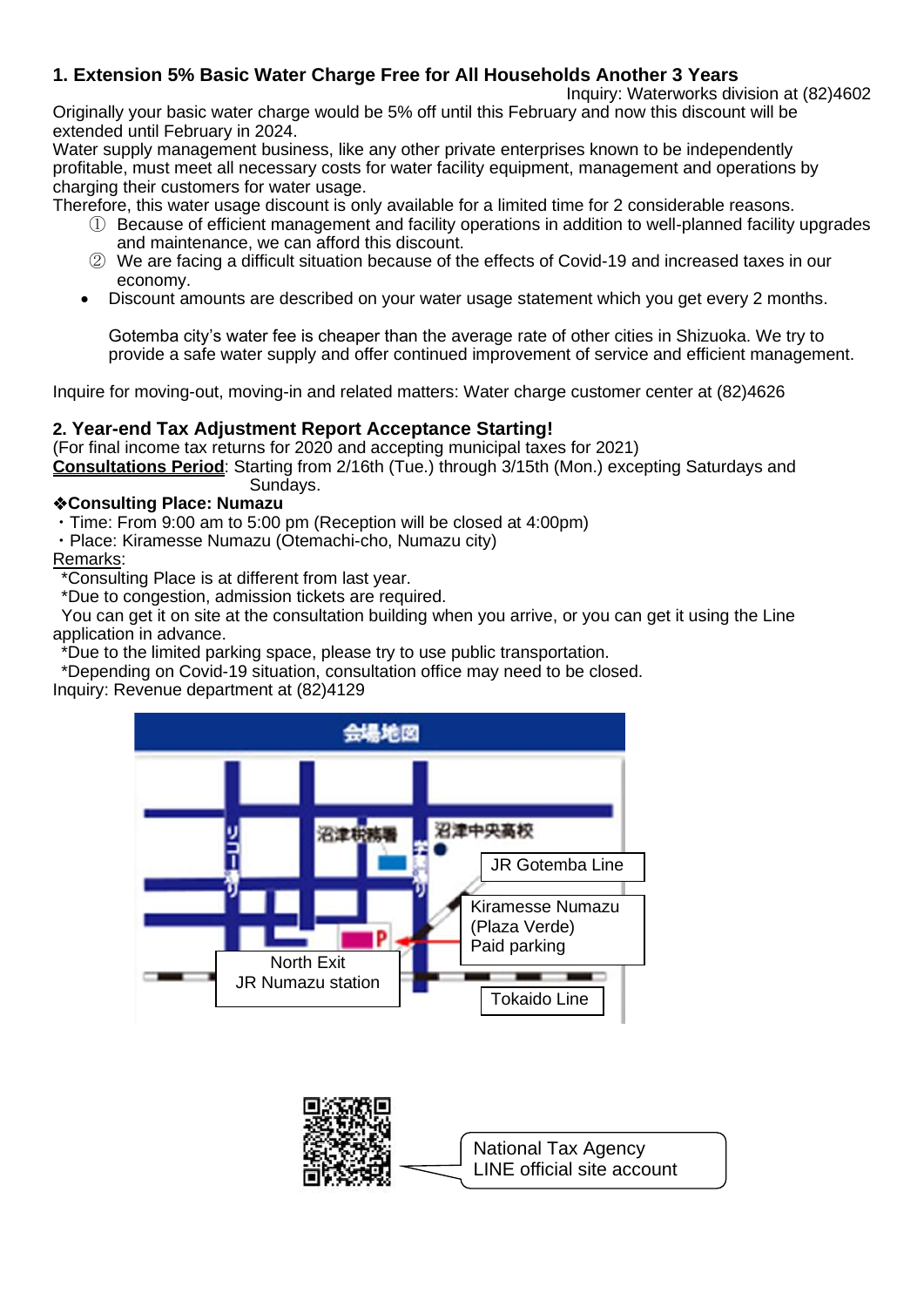#### **3. Let's Consider Purchasing a Sunto Area Mutual Aid Traffic Accident Insurance Plan for the Entire Family.**

This insurance plan compensates Gotemba, Susono, Oyama, Nagaizumi and Shimizu residents. It is a mutual aid system for anyone unfortunately involved in a traffic accident. Please enroll in a mutual aid insurance plan with your family!

- Coverage period: From April 1<sup>st</sup>, 2021 to March 31<sup>st</sup>, 2022
- **Eligibility:** Gotemba registered residents ※In the case you move out from Gotemba during this period, you are still eligible to be a member.
- **Fee:** The premium is 500 yen (1 year) per person. ※You can join up to 2 shares.
	- ※Later on the April 1st enrollment will be still same fee.
- **Application submit period:** By March 31st, 2022.
- **How to enroll:**
	- $(1)$  Please submit a completed application with a premium to your community association leader.
	- ② You can also submit your application to financial institutions within the city (excluding post offices).

 $\%$  You can apply after April 1<sup>st</sup> on an as needed basis, but coverage start the day after the premium is paid. (Coverage period is March  $31<sup>st</sup>$ .)

#### • **How to receive:**

To receive compensation, please submit the necessary documentation such as, to the Kurashino Anzen-ka. Claims must be made within two years following the day of the accident.

- Designated consolation payment claim form by Sunto area mutual aid traffic accident insurance plan.
- **•** Traffic accident certificate (Copy is available.)
- Certificate of treatment which specifies injury date, reason and name of illness, visitation date. (Copy is available)
- **Sympathy amount of money will be reviewed from this year!!**
	- Hospitalized sympathy money increased.
- \* Please check on home page (https://suntou-koutsu.jp/) for more details to receive compensation for each grade.

For more information, please contact Kurashino Anzen-ka at (82)4123.

#### **4. Memorial Gift Distribution for Absentees from the Coming of age ceremony 2021**

Memorial gifts will be distributed to those who were absent from the cming-of-age ceremony held. This gift is a special feature of collected newspaper articles from the past 20 years starting from the year they were born.

Distribution Period: Till Wednesday, March 31<sup>st</sup> (excluding weekend and holiday)

Distribution Place: City Hall at social education division or any branch office

Object: For absentees' or a substitute for an absentee born between April 2<sup>nd</sup>, 2000 and April 1<sup>st</sup>, 2001 that could not attend the coming-of-age ceremony.

 ※It is possible to be received by a third party if you can't come for this. Inquiry: Social education division at (82)0339



#### **5. ECOHOUSE INFORMATION** / Inquiry: (88)3337

\*FREE ITEMS: Hanging health equipment, Table, Decorative Samurai helmet, Hina doll, firewood stove (NEGOTIABLE ITEMS): Tricycle for adult, Single bed, Armchair

\*DONATIONS NEEDED: Microwave (with simple function), Fax and phone with handset, Bicycle,

Square shape Kotatsu, A type sign board for business use

(NEGOTIABLE ITEMS): Soba Kneading bowl

※Fax and Telephone answering machine services are not available

**6. City Library News** / Inquiry: (82)0391

〇Hours of Operation: 9:00 am - 7:00 pm

 $\bigcirc$ Closed: 1<sup>st</sup> (Mon.), 8<sup>th</sup> (Mon.) and 15<sup>th</sup> (Mon.), 22<sup>nd</sup> (Mon.)

### \***Home reading day: 17th (3rd Wednesday of every month)**

 $\bigcirc$  Book Start: 3<sup>rd</sup> and 17<sup>th</sup> (Wed.)

 \*First-time reading for mothers with 6 month-old infants who are here for 6 month check-up at Health Care Center

〇OHANASHI HIROBA:) Every Sat. from 2:30pm (Picture-book reading by volunteers)

OOYAKO OHANASHI-NO-KAI: 10<sup>th</sup> (Wed), 24<sup>th</sup> (Wed) from 10:30am (Picture-book reading by librarians) **Recycled Book Day system has been changed. All books are now located on the recycled books shelf in front of the audiovisual section.**